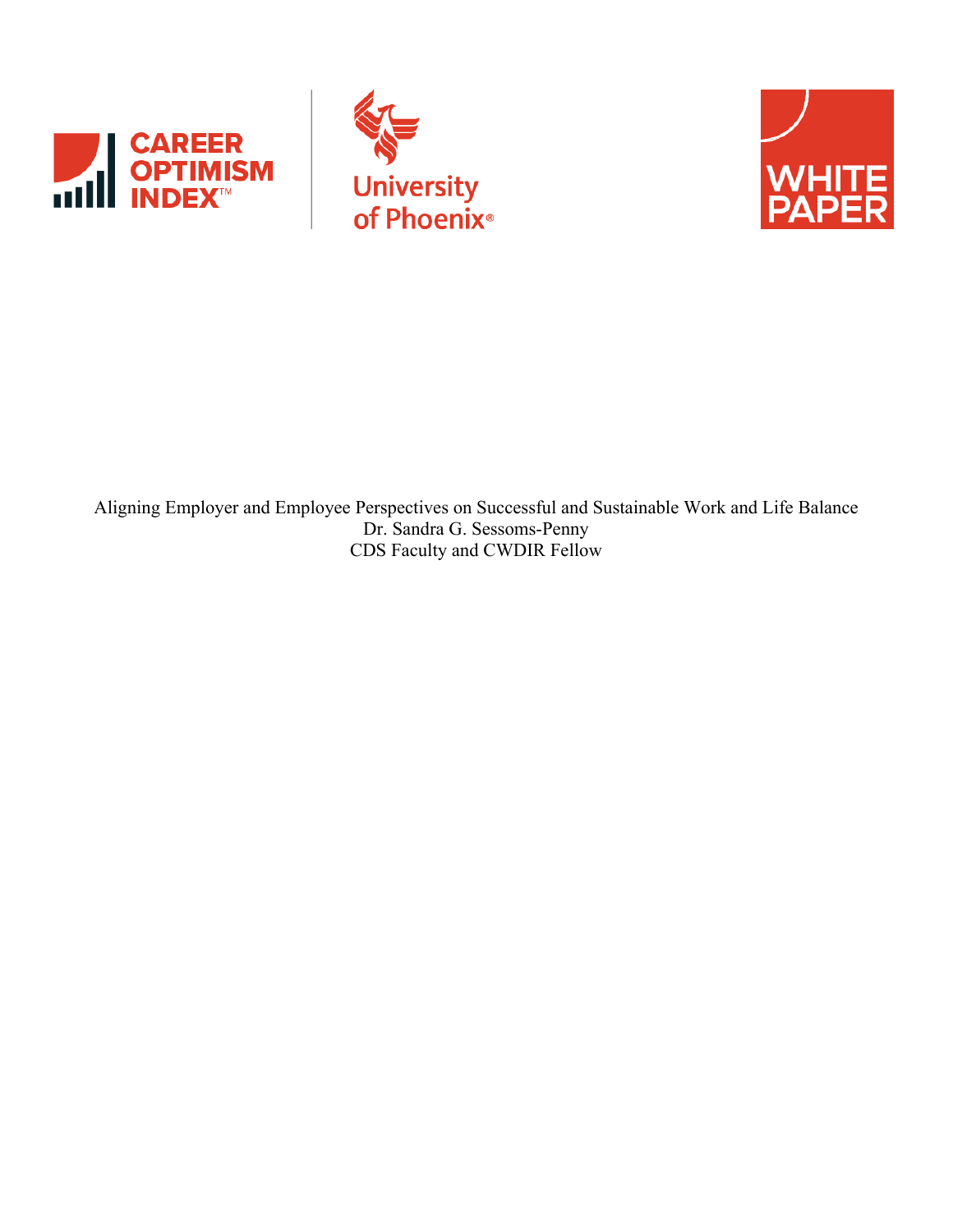Work-life balance perceptions vary between what employers believe they offer and what employees believe they receive. Work-life balance strategies continue to evolve to support employer engagement and possible retention, commitment, and contributions to the organizational culture. Organizational leaders must employ strategies to harness the influence of workers to promote organizational growth and development. Innovations to growth and to remain competitive are linked to aligning the perceptions by stakeholders. Being flexible to employee needs contributes to the level of organizational competitiveness. While employers desire to retain the best and the brightest employees to support organizational growth, they also want to ensure they are meeting the employees' needs with their work and life balance. The transformational journey begins with a mindset of providing workers what they need to experience success and value within the organization. Within post pandemic organizations, employers are being challenged to encourage and provide opportunities for greater work-life balance for employees. Employees are weighing the options and benefits they are provided as they adjust to new policies, procedures, and benefits packages.

#### **Introduction**

The Career Optimism Index 2022 data support initiatives that are desired by employees but are not always being met by employers; however, employers believe that providing more than what employees acknowledge they receive. With over 4 million people walking away from their jobs monthly without having a job to transition into, employers are pursuing innovative ways to align the needs of employees with those of the organization to give them a compelling reason to remain with their organization (SHRM Conference, 2022). Adding value to the employee workforce contributes to the organizations' sustainability. Leaders have learned that people are their most significant asset and not their monetary profits or status. Genuine concerns about the employees serve as a reflection on how the employers are concerned about the organization. The process of employers helping to provide work-life balance gains momentum when the organization becomes known for its concerns and value adding actions to attract, retain and spearhead the performance of employees. Positive responses from employees and industry increases the organizations' brand.

Employees desire to see the proof and be recognized for identifying what they need now versus later in their careers. The employees value more time with family, remote working, upskilling and cross skilling to meet the demands of the evolving global workforce, and safely responding to world events. The heightened sense of awareness is attributed the world's reactions to COVID-19. Work-life balance has different meanings. Clarifying how employers and employees respond to the meaning may enhance awareness of the needs and possibilities to manage time and benefits more effectively from both viewpoints (Turliuc & Buliga, 2014). Work-life balance trends continue to emerge industry-wide. The lack of balance impacts the life of the organization and the life of the employees. Everyone has the same number of hours in each day; however, their levels of responsibility and life activities may differ between employers and employees. Creating life-work balance takes time, energy, planning and opportunity to execute. Organizations cannot afford to not respond to emerging employee needs for work-life balance. Workplace stress and burnout prior to the pandemic cost the exceeded \$500 billion dollars annually and 550 million lost workdays (U.S. Chamber of Commerce, 2021).

#### **What Organizations Offer Employees**

Notably, there is no one way to manage people and organizations. Human resources managers of organizations generally oversee the areas of employee well-being and work-life balance. Work-life balance for employees is reflected in the integration of managing the demands of work or career initiatives and personal life activities. Employers may contribute to this phenomenon. Within the organization, employers may intentionally and positively provide actions or resources to reduce stress for employees, monitor the demands and responsibilities of employees' work environment, and ensure the employees roles are clearly defined. These actions may help employees to experience flexibility in their daily life to balance work and personal life choices. Some employers involve their employees in the decision-making process to ensure each understands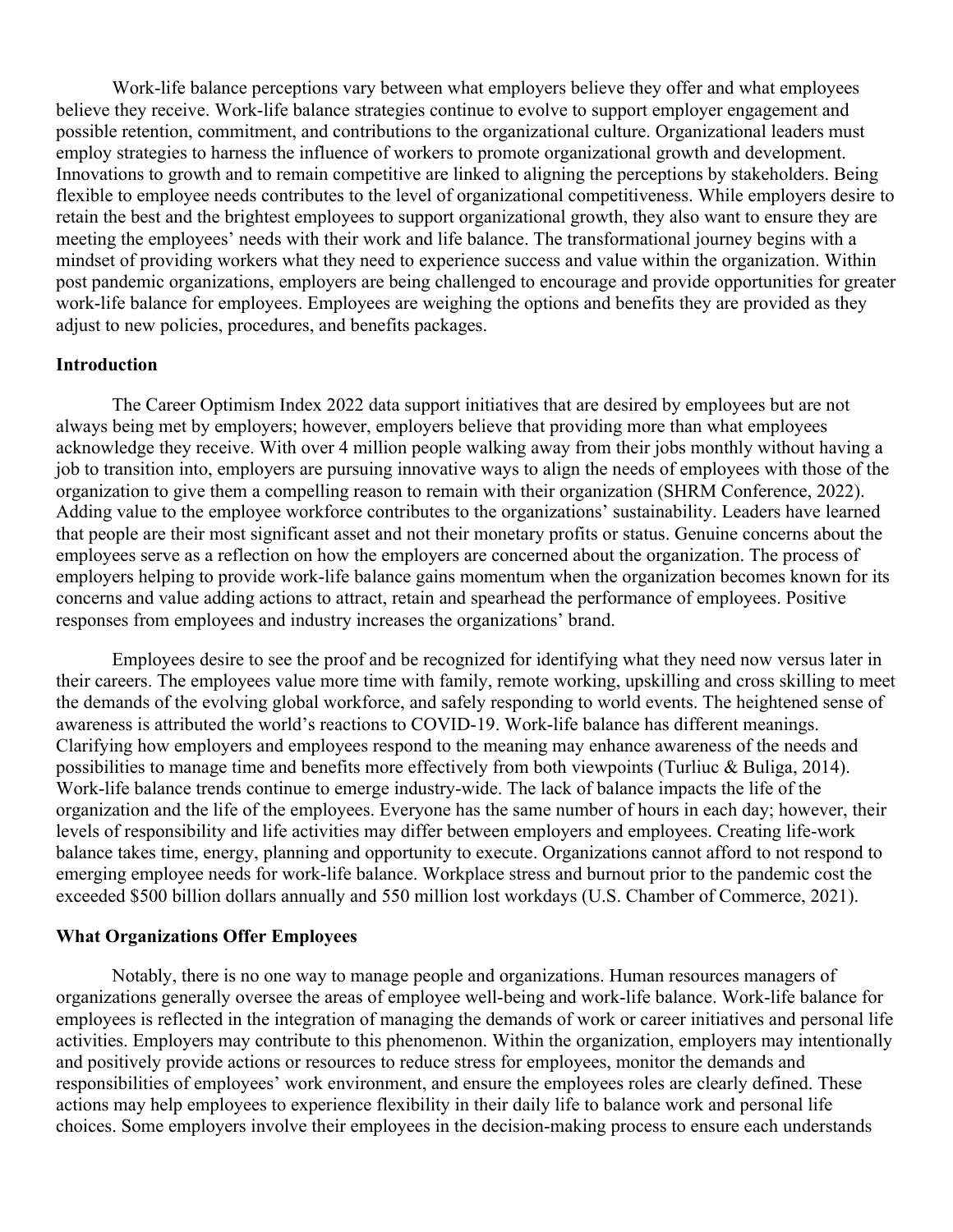the other's needs. Some organizational leaders rely upon the experts in human resources to show them the most accepted and effective options to consider as an organization. Employers are under the impression they do more than what the employees say they do. The chasm can widen levels of distrust. The boundaries require redefining and clarification. Flexible workplaces are being offered to support the employees' work schedules and opportunities to minimize and eliminate the imbalances in perceived benefits and high absenteeism and employee turnover. Employers are more focused on retention due to the mass exodus of employees leaving their jobs monthly. Seeing the services and benefits the organization provides as being appreciated and utilized is important to organizations.

### **What Employees Want from Organizations**

Employees indicate they need employer support in helping them to make decisions to commit to stay with organizations based upon the employer's concern for their welfare beyond the working environment. Career Optimism Index 2022 indicated that although employers believe they are providing sufficient mental health services, the employees do not maximize the use of those services for reasons that may not be positive to the employers. Employees want to be a part of the planning process on matters that impact them directly. According to the results of the Career Optimism Index 2022, employees also want employers to improve their position on the areas of compensation, training, advocacy, mental health, and job security. Expressing their needs is detrimental to the success of any program and benefits presented by employers. Self-care is sought after by employers to support personal growth outside of the organization and to maintain the employer's wellbeing. Employees anticipate the employers responding to the need for diversity, equity, inclusion, a sense of belonging, and their general well-fare (U.S. Chamber of Commerce, 2021). When work-life balance is achieved within an organization, the employees stay with the organization longer and generate buy-in of the expectations and visions of the organization. They are engaged in the organization's culture and contribute to its growth. The employees must also prioritize benefits that are most crucial to receive. Receiving services that are needed, accessible and cost effective are important to employers.

#### **Perspectives Matter**

Aligned perspectives impact the bottom lines within the organization in support of organizational growth and employee development. The following areas may result in misalignment of perceptions: profits and losses by the organization, sustainability, competitiveness with other organizations, retention of the best qualified employees, work-life balance for employees, vertical and horizontal trust, job satisfaction, employee productivity, a pipeline of skilled and trained workers, and social responsibility. When organizations offer benefits and services the employees do not see as a benefit or enough of a benefit to influence the employees' work or life balance, this becomes problematic. Employees do not see the upskilling opportunities as the same level as employers says are offered. When there is a problem, some employees leave the organization and take their chances finding other employment without having career positions available to them when they leave (Career Optimism Index, 2022; SHRM Conference, 2022). Some employees stay with the organization; however, they look for opportunities to leave. Some employees will stay even if there is a problem for several reasons to include the problems are the same universally. When employees receive what they need, they commit to remaining with an organization. The nature of work has evolved worldwide, just as people have evolved. What mattered five years ago may no longer have relevance in today's economy and environment.

### **Alignment of Perspectives**

The greatest opportunity to align perspectives is manifested when the employers give employees the opportunity to share their insight into the problem and possible solutions. This requires active listening and responding by the employers and employees. Employers also want the opportunity to be heard and to see their organizations grow with the support of trained employees who also care about the organizations' success and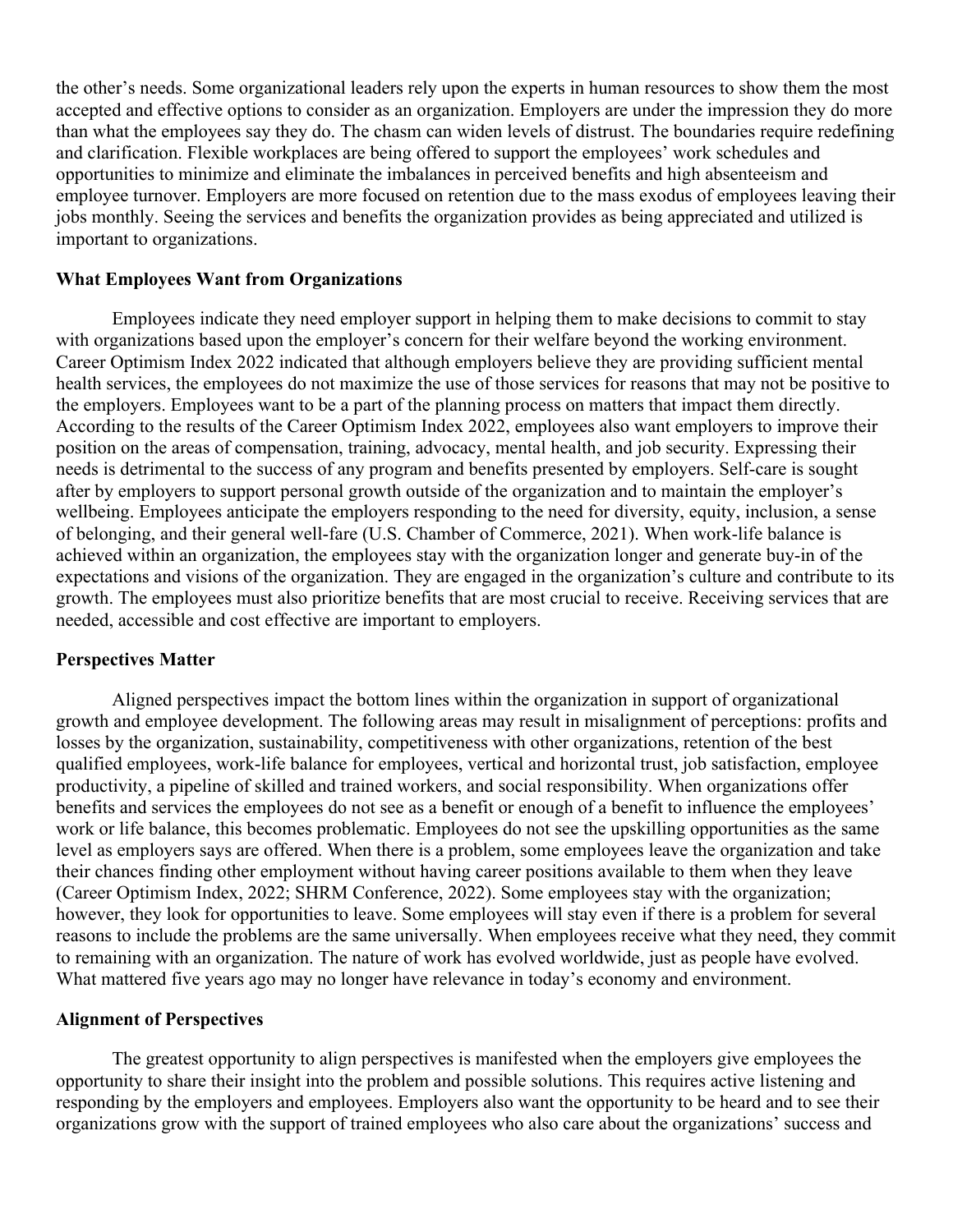sustainability. They are looking for commitment and consistency. Organizational leaders and managers should have the appropriate training to help them develop policies, procedures and plans to support the diverse needs of the employees. Leaders have an obligation to reflect the values of the organization and how the employees are valued within the organization. Understandably, organizational needs differ. The employees have different needs, and one size does not fit them all. When there is alignment between the majority of the needs and how they may be managed, there is a meeting of the minds. Speaking the same or similar language increases awareness of the problems and provides opportunities to begin to resolve issues and create more acceptable benefits packages and solutions to work-life balance. Patience becomes a prized virtue for both the leaders and the employees.

# **Conclusion**

The organization has a level of social responsibility that must be met to promote the growth of the employee and the organization. The policies are created and implemented to help employees have work-balance aligned with the expectations. Work-life balance requires routine review and reflection by all stakeholders. The needs may vary at different life stages of the employee and organizational stages of the employer. Considerations should be given by both the employer and the employee on what is most important to sustain and retain employees to complete the mission of the organization. Time should be spent defining the areas where there is a significant divide in understanding between the employer and employee in the areas of opportunities for upskilling, tools for growth, mental health support, career stressors, reskilling and other pertinent work-life balance areas. Prioritizing the needs of both should be presented and upheld. Showing value of employees presents an opportunity for the organization to establish employee assistance groups or affinity groups to present the employees' needs in open discussion to managers. Employees should also be open to dialogue to contribute to the growth of the organization. It becomes a give and take between the two stakeholders. Topics that are growing in acceptance and expectations of meeting employee needs post pandemic include flexible schedules, remote working, or hybrids to this idea, cost effective and full health care for employees and their family, upskilling, cross skilling, optimizing productivity, and effective mental health services that are nonjudgmental (SHRM Conference, 2022), to name a few. The follow-up to listening to each other, is taking action.